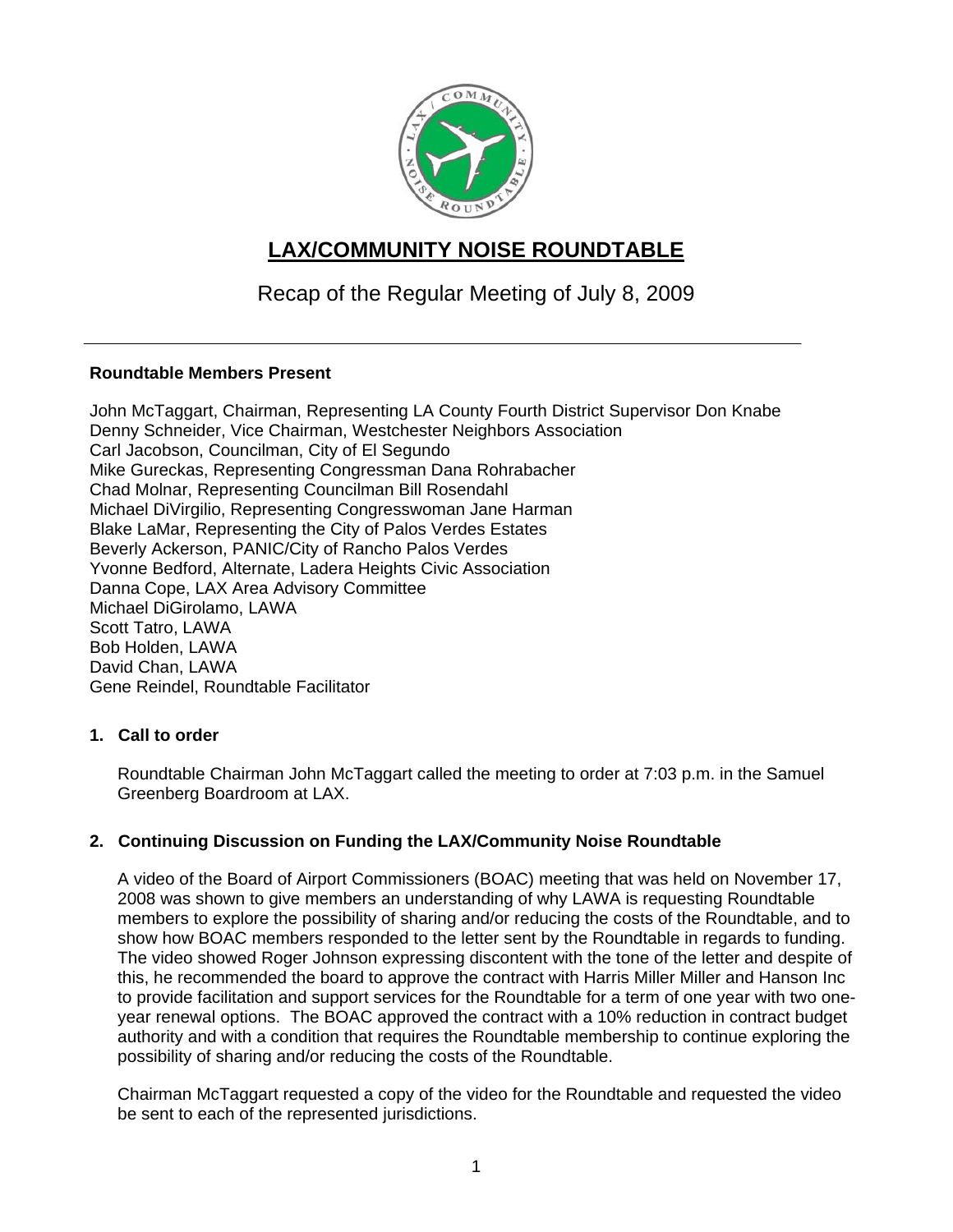Gene Reindel briefly summarized a memo he prepared prior to this meeting that recommended the Roundtable to consider two motions in regards to funding: (1) request letters to be sent to each of the 13 jurisdictions represented at the Roundtable to request for funding support; and (2) reduce the frequency of meeting to every other month through the end of 2009.

#### *Discussions*

An inquiry was made on the total cost of the Roundtable. It was noted that the total cost of the HMMH contract is approximately \$67,000 for the LAX Roundtable. There are other associated costs of the Roundtable being subsidized by LAWA that will not require the members to compensate including LAWA staff time and overtime.

An inquiry was made on how LAWA would apply the cost-sharing measure to the Van Nuys Roundtable. LAWA noted that since the VNY Roundtable has not been established, LAWA has not considered whether or not to request contribution from the membership of that group.

Denny Schneider inquired if other entities such as the FAA and airlines are required to make contribution. It was noted that LAWA receives revenues from the airlines through landing fees and leases. LAWA is not requesting the FAA to contribute fund to the Roundtable since it is here to provide assistance to resolve noise issues wherever possible. (The FAA is an ex-officio member and does not have a vote).

Member Danna Cope inquired on how the community organizations would provide funding. Gene Reindel stated he realized that certain community organizations may not have the financial resource to make contribution, therefore he suggested only for members that represent a city or county agencies to make contribution.

Chairman McTaggart stated that he had previously communicated with Supervisor Don Knabe on the suggestion of requesting Roundtable members to pay a portion of the costs. Mr. Knabe indicated that he was not willing to provide financial support to the Roundtable. Chairman McTaggart also stated that he is willing to approach him again with a letter, but he believes that this is a difficult time to request funding.

Member Beverly Ackerson stated she adamantly opposes the idea of requesting Roundtable members to pay a portion of the costs.

Member Cope stated that she believes the BOAC is not recommending to discontinue the Roundtable but to find viable options to reduce the costs.

Mr DiGirolamo mentioned that he oversaw the Roundtable for the past year and he believes some of the meetings were not needed.

Chairman McTaggart shared his concern that more meetings may be needed if a problem surfaces.

Chad Molnar stated his councilmember believes the Roundtable should remain funded by LAWA for a number of reasons. Mr. Molnar further stated that Councilman Rosendahl is sympathetic to the need for reducing costs, but he is not supportive of having the jurisdictions to pay nominal fees.

Member Blake LaMar inquired on the cost reduction if the Roundtable would meet every other month. Mr. Reindel stated that it would probably be about 40% since the proposition is to cut 4 of the 10 monthly meetings.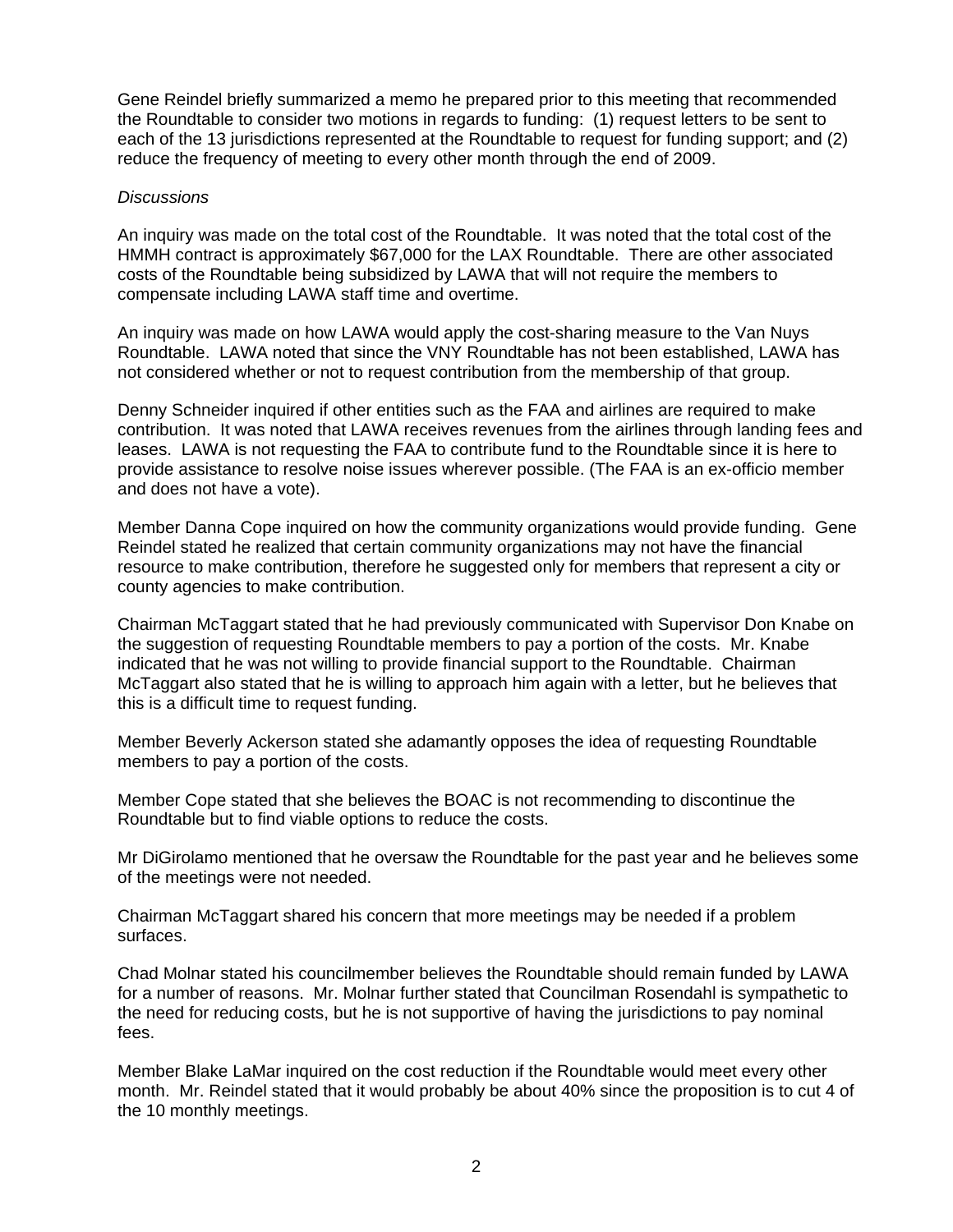Member Cope added that NASA is publishing reports this fall or winter on the LAX North Complex Study and that the Roundtable will have to spend time reviewing the reports. She said it is probably fine for now to cut every other month.

Mr. Scott Tatro reminded the Roundtable that LAWA selected HMMH for assistance with analyzing noise abatement procedures to determine their effectiveness in addition to the facilitation services. He indicated that portions of the contract's scope of work can be removed to reduce costs. Mr. Reindel added that HMMH's contract also includes developing and presenting various topics, such as "Introduction to Aircraft Noise" and provides travel reimbursement for guest speakers including David Carbone who is here tonight to develop a working relationship between SFO and LAX Roundtables.

After a long discussion on this matter, Vice Chairman Schneider made a motion to waive four meetings per year with the intent to meet every other month and to have the option to call for a special meeting if needed. Such special meeting would require the approval of the Chairman. The membership may revisit the meeting frequency if it proves to be ineffective. Member LaMar seconded the motion. The motion passed unanimously.

Mr. Molnar asked when LAWA is going back to the BOAC to renew the contract with HMMH. Mr. Holden stated that the one-year renewal of the HMMH contract must be presented to the BOAC in November.

Mr. Michael DiGirolamo indicated that the letters requesting for financial support will also need to be sent to the 13 jurisdictions as specified in the memo prepared by Gene Reindel.

## **3. Work Program Item IV A. -- Establish Working Relationships with Other Roundtables**

Mr. David F. Carbone who is the Program Manager for the San Francisco International Airport/Community Noise Roundtable was invited by LAWA to provide an overview of the SFO Roundtable, and to begin fostering a working relationship between the two roundtables. Mr. Carbone gave a presentation on the SFO Roundtable covering the background, membership, work program, funding structure and other essential information.

Mr. Carbone then began discussing possible methods that the two roundtables could begin to work together, including the sharing of agendas, work programs and other documents. Other ideas include distributing the SFO / Community Roundtable Newsletter to the LAX/Community Noise Roundtable and inviting an LAX/Community Noise Roundtable representative to a future SFO Roundtable meeting. He then opened the floor to discussion to continue thinking of ways to foster a working relationship between the two roundtables.

Member Danna Cope indicated it is a good idea to get on the email and newsletter lists from the SFO Roundtable.

Mr. Bob Holden asked for the information to come to him and he would distribute to the LAX Roundtable.

Mr. Carbone stated that the SFO Roundtable would have a new website by the end of the year that will include agendas, reports and correspondences.

Mr. David Chan stated that the LAX Roundtable would like to have a NASA representative come to the Roundtable to discuss the Tailored Oceanic Arrivals.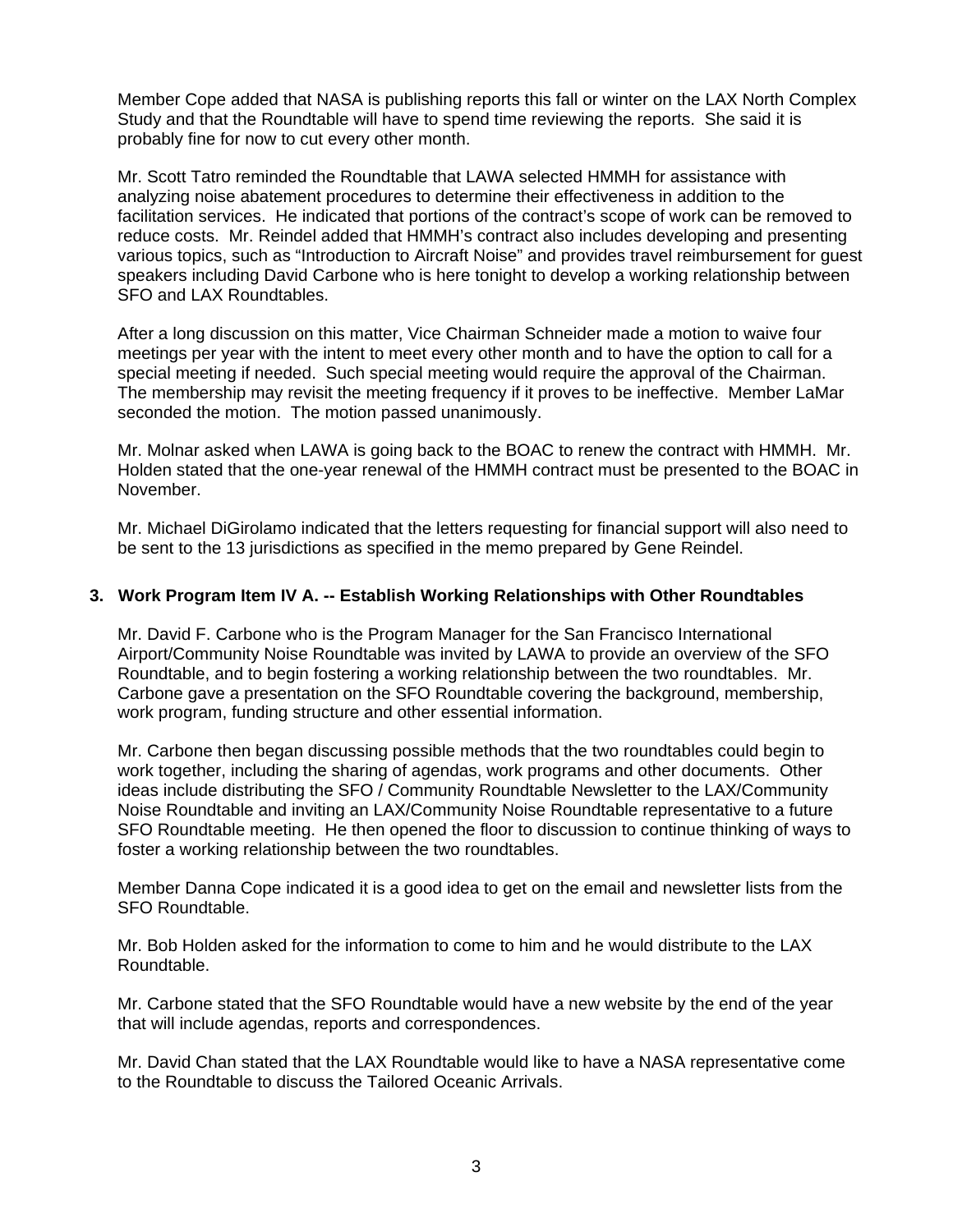# **4. Review of LAX Roundtable Correspondence Log**

Due to the time limitation, Chairman McTaggart directed this item to be deferred to the next meeting.

### **5. Roundtable Member Discussion**

Mr. David Chan indicated that there were some concerns about certain aircraft operations at LAX that may cause more noise disturbance to the community north of the airport. In particular these operations include:

- Aircraft departing from Runway 24L that turn southbound with the rear of the engines facing toward the community to the north, thereby causing more noise.
- Pilot that uses the "S" Turn approach during landing to slowdown the aircraft to either allow traffic on runway to clear or to maintain aircraft separation requirement. This procedure is also used to prevent a go-around operation.
- Aircraft that switch runway during final approach to LAX.

To confirm whether or not that these operations cause more noise to the community north of the airport, Mr. Chan showed a PowerPoint of a noise analysis of the operations of concern in comparison to standard operations. The comparison analysis did not indicate any increase of noise as result of the engines pointing toward the community to the north. The analysis indicates that the increase of noise over a certain area is dependent on where the aircraft is in space rather than where the engines are pointed.

Member Ackerson is wondering if there have been any changes in flights and/or flight patterns recently as she has been getting phone calls about early morning aircraft operations over her community. The operations are around 2 to 3 a.m. Member LaMar asked if she has checked the website for flight tracks. Member Ackerson replied she had not checked and added that the flights are heading directly west.

Chairman McTaggart commended the Roundtable members for dealing with the funding issue and for helping to resolve this very important issue.

Vice Chair Schneider would like a progress report on a previous request he made that requires airlines to produce a report each time they depart east during over-ocean operations. Mr. DiGirolamo asked if he was hearing or seeing more easterly flights and added that he is not quite sure of the issues.

Mr. Schneider also requested the Roundtable to send a letter to the FAA requesting it to follow the established preferential runway use program. He wants to get the FAA to be in better compliance with the procedures at this point since the operations are down, so that the FAA can be in a better position to follow through with the procedures when operations return to higher levels. He believes the FAA can utilize the preferential runway procedures more effectively.

Mr. DiGirolamo inquired on the specific problem with the runway use program and stated that LAWA could talk to the FAA about adhering to the preferential runway use program. Mr. Schneider stated that part of the issue is noise and part of it is runway incursions. He agreed that this is not a big deal now, but he wants to raise the issue with the FAA to have better compliance rate. Mr. David Chan added that, as he had shown at previous meetings, part of the runway use is dependent on runway closures. Mr. Chan stated that outboard departure operations (Runway 25L) declined from about 900 in April to about 700 each month in May and June; Runway 24R